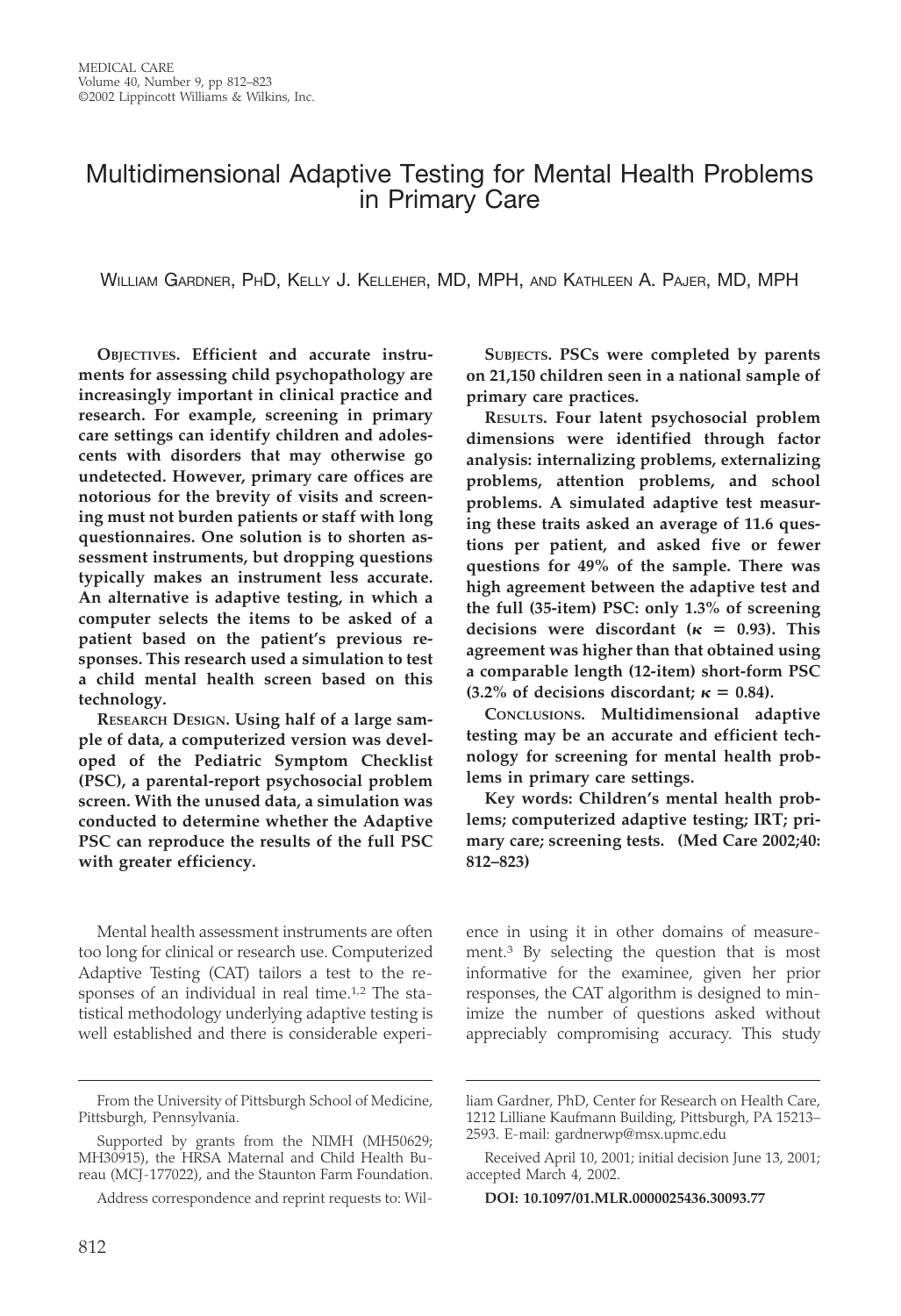used simulation to test whether these advantages might be obtained in a computerized adaptive version of a child mental health assessment.

Primary care is an important potential site for mental health adaptive testing. Epidemiological studies indicate that 5% to 15% of American children have serious problems in psychosocial functioning.4–6 Most of these children do not receive specialty mental health services, but are seen in general medical settings.<sup>7,8</sup> Unfortunately, primary care practitioners have had low rates of recognition of these problems.9,10 This means that many children who might benefit from mental health treatments do not receive services.

One way to improve the recognition rate for childhood mental health problems is to have primary care clinicians screen children for these problems during office visits.11,12 Among the obstacles to screening are the time constraints on office visits and the competing health concerns for which screening may be appropriate. Hence, there is a need for accurate, efficient screening technologies for mental health problems.

One approach previously pursued by this group and others has been to develop brief screening instruments.13–15 These projects typically seek to condense an existing child psychosocial problem inventory into a short list of items. Short forms of tests frequently rely on classic test theory16 to identify a minimal, fixed list of items to classify respondents. Classic psychometric principles stress having as few items as possible, but with high reliability. Therefore, the items chosen for the short form of a test are often in the middle range of difficulty and are almost alternate forms of each other. This leads to floor effects for the healthy and—more importantly in this context—ceiling effects for the highly impaired.17

The adaptive testing algorithm requires a prior Item Response Theory (IRT) analysis.18–20 IRT defines a probability model that explains patients' responses to test items in terms of one or more unobserved (or latent) dimensions of psychopathology. This model can be inverted, permitting us to estimate the latent psychopathology scores from any subset of item responses. Further, in the classic model, each question is supposed to have equivalent information about a patient, and therefore should ask about a similar level of severity of disorder. However, rather than having interchangeable questions, a good mental health screen should include a mix of questions including some for each relevant level of severity. The IRT

model recognizes that questions have differential relevance based on the severity of the patient's disorder, and it provides a method for choosing among questions on that basis. Moreover, IRT methods permit the estimation of a trait score for a patient from any subset of items from the complete instrument. This is essential for adaptive testing, where we do not know in advance which questions the patient will be asked.

The Adaptive PSC is based on a multidimensional model IRT,21–24 in which item responses depend on more than one latent trait. Studies of child and adult symptom inventories frequently find multiple dimensions of psychopathology25,26 because of the pervasive comorbidity found among psychiatric disorders.

We applied the technique of computerized adaptive testing to remedy the problems involved in primary care screening for mental health problems. Computerized adaptive testing has two components. First, it is computerized, which has several advantages.<sup>27</sup> A screen with a single question may be less daunting to a patient than a long list. Computerization can provide near instantaneous feedback to patient or clinician. There is less inaccuracy caused by inaccurate scoring and illegible handwriting. Research on computerized tests28 has shown that the medium has few effects on how subjects respond. Finally, patients may disclose information to a computer that they would not reveal face-to-face.29

Computerized adaptive testing goes a step farther. 'Adaptive' means that the computer follows an algorithm that administers the test to a patient one question at a time, at each step using the patient's prior responses to decide, first, whether to stop or to ask another question. If the latter, the algorithm must decide which question to ask.

To make the stopping decision, following each question the algorithm estimates the precision of its estimate of the patient's latent psychopathology. When used as a screen, an adaptive test stops as soon as the estimate of latent psychopathology is sufficiently precise that we can say that it falls above or below the criterion for a positive case with a specified level of confidence. Hence, the computer adapts the test to use the fewest items required to assess that patient accurately. By comparison, a brief test using a fixed list of items will have too few items to accurately measure some patients, while posing unnecessary questions to others. Thus, an adaptive test is an attractive technology for screening in the primary care set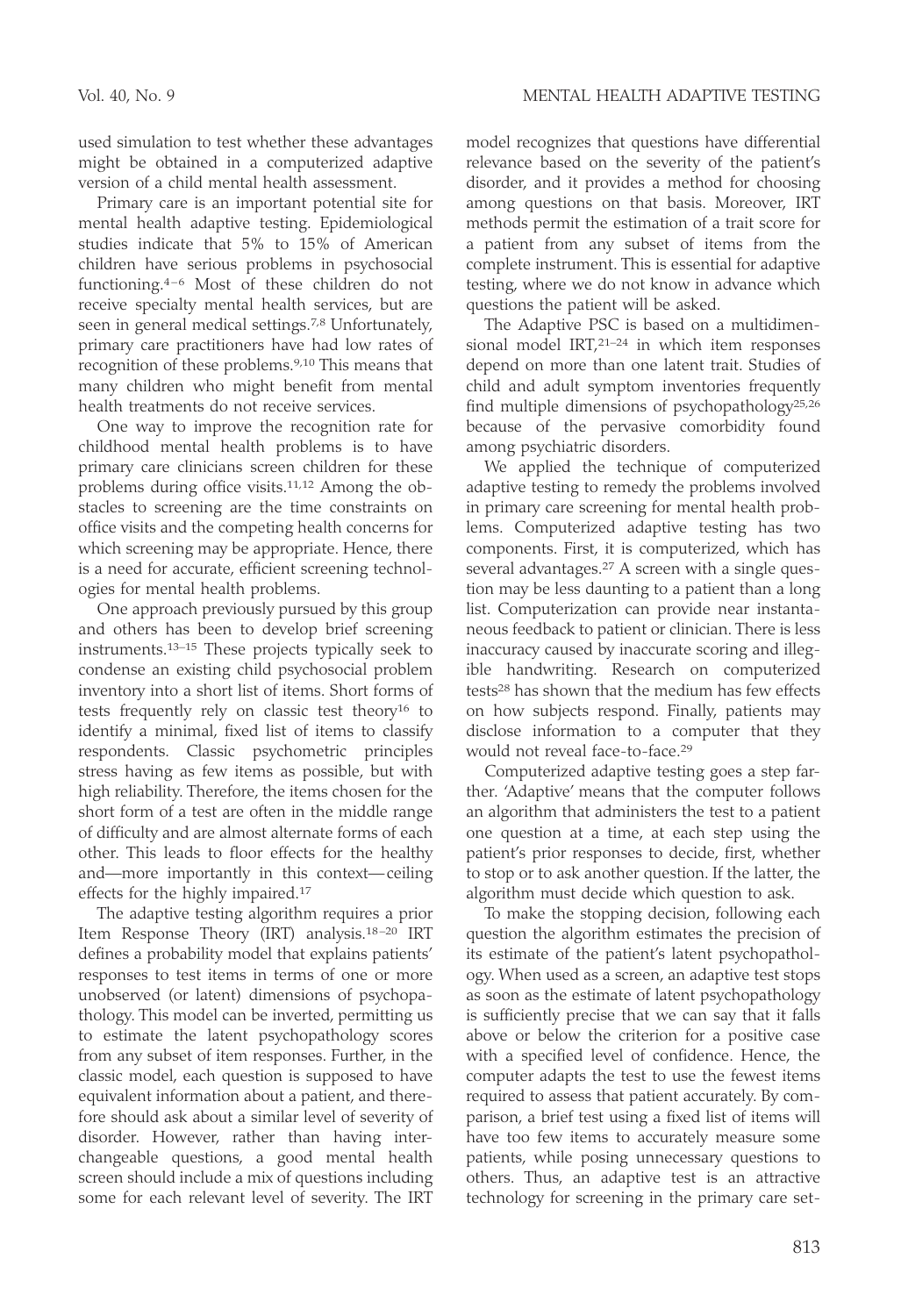ting, because it minimizes the time required from clinician and patient, and, conversely, may compromise accuracy less than a fixed-item shortform test.

When the latent trait is multidimensional, there are many ways to implement the stopping. As will be seen, we found dimensions of internalizing problems, externalizing problems, attention problems, and school problems in the Pediatric Symptom Checklist (PSC). The PSC was designed as a screen for whether a child had a psychosocial problem. Our subscales provide more specific information about possible diagnoses, to guide clinicians to the appropriate follow-up evaluation. Because we wanted to compare the Adaptive PSC with the full PSC in the full PSC's ordinary use, we decided to estimate a total psychosocial problem score from this profile of psychosocial problem dimensions (see Appendix). The adaptive testing stopped when the patient's estimated total problem score was above or below the cutoff defining the top 10% of the total score distribution.

Suppose now that we are in mid-test, that the program has determined that we need more information about this patient and, so, must choose another question to ask. Using the data already collected about the respondent, the program calculates an information statistic for each of the test items that have not yet been posed. This statistic is larger if the response to that item is expected to make a greater reduction in the uncertainty about the levels of psychosocial problems in this patient. The computer then presents the maximally informative item to the respondent. An item will be judged more informative, everything else being equal, if the severity of the symptom described in the question is similar to our current estimate of the severity of the patient's psychopathology. Therefore, if we already have evidence of significant psychosocial problems in a child based on the responses thus far, the computer will discount the value of items that primarily ask about minor symptoms, and focus on those that ask about severe symptoms.

The goal of this study was to test whether an adaptive version of the PSC would lead to a similar set of screening decisions as would the full PSC, and to estimate how many fewer questions would be asked. To this end, we programmed an adaptive version of the PSC, and examined how it performed in a simulation of adaptive testing. That is, we wrote a program in which data collected from parents using the (paper) 35-item PSC were used to determine how parents might respond to the adaptive PSC.

Importantly, the goal of this study was not to validate the adaptive PSC, which would require comparing decisions based on adaptive PSC data to gold standard psychiatric diagnoses. The purpose of this study was to test whether adaptive testing would permit us to substantially reduce the number of questions posed to patients, while still obtaining screening decisions that agree with those obtained using the full-length instrument.

# **Materials and Methods**

# **Pediatric Symptom Checklist**

Our adaptive test is based on the Pediatric Symptom Checklist (PSC),12,30–32 a 35-item questionnaire reviewing a parent's impressions of a child's symptoms and behaviors. Parents rate each symptom as occurring "never," "sometimes," or "often,"and in the conventional scoring, the child gets 0, 1, or 2 points respectively for each response. The PSC had high sensitivity (95%) but only moderate specificity (68%) when compared against interview-based assessments of children's problems in psychosocial functioning.33 It also agreed moderately well ( $\kappa = 0.52$ ) with a screen based on the behavior problem scale of the Child Behavior Checklist.25,34 The PSC is widely used in pediatric research.

# **Sites and Settings**

All clinicians participating in the Child Behavior Study (PI: Kelleher, MH 50629) were included for this research (401 clinicians in 44 states, the Commonwealth of Puerto Rico, and four Canadian Provinces). More extensive descriptions of the sample and study methods are available in previous publications.35,36

# **Sample**

Each participating clinician enrolled a consecutive sample of approximately 55 children aged 4 to 15 years ( $\bar{x}$  = 8.8, SD = 3.2), presenting for nonemergency care with a parent or primary caretaker. We enrolled a child only once and excluded children seen for procedures only. Of 24,183 eligible children, 22,059 (91.2%) participated. Partici-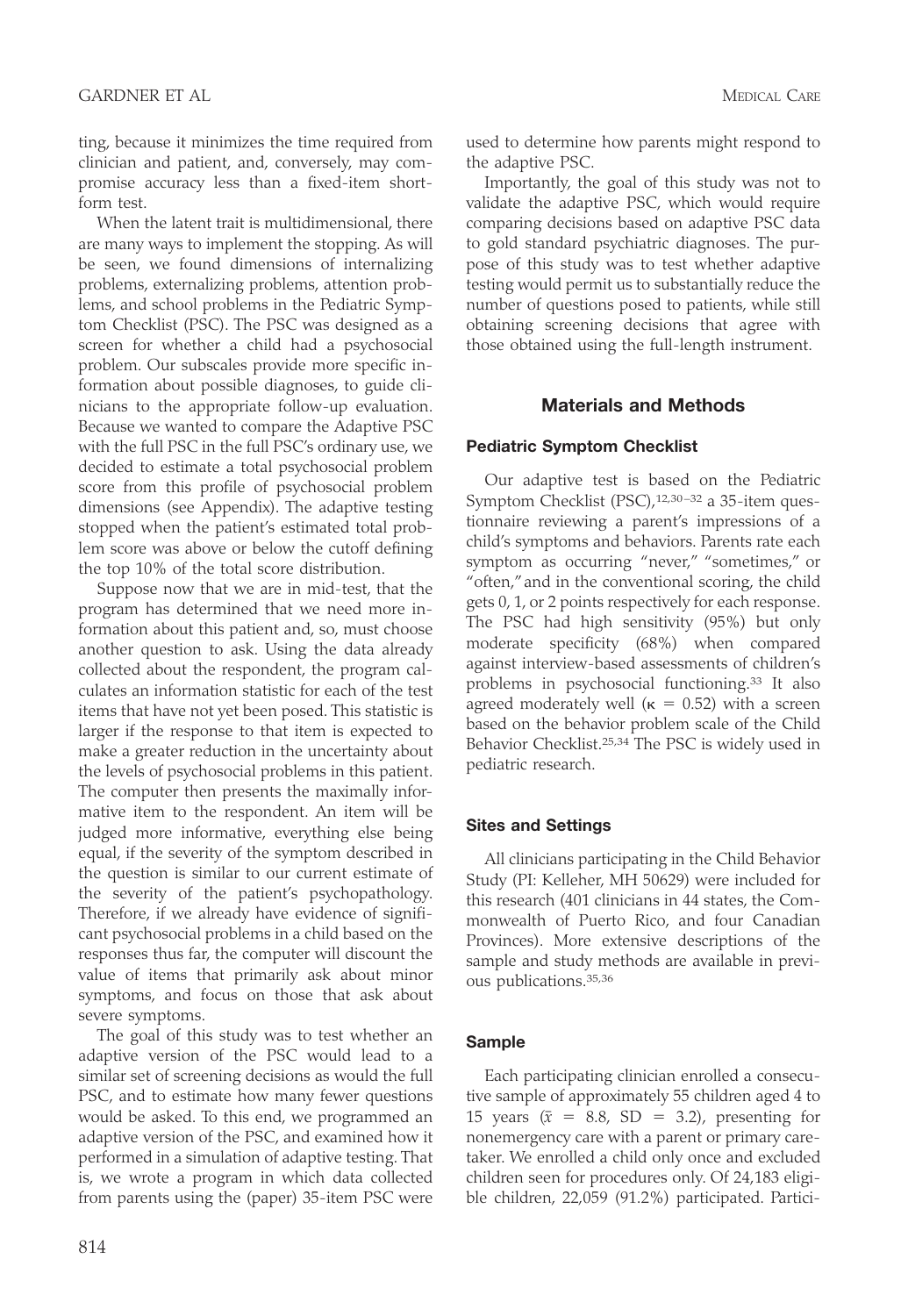| Child/Family               |                            |                |  |
|----------------------------|----------------------------|----------------|--|
| Variables                  | Category                   | Percentage     |  |
| Child's age (y)            | $4 - 7$                    | 46             |  |
|                            | $8 - 11$                   | 31             |  |
|                            | $12 - 15$                  | 23             |  |
| Percentage female          |                            | 50             |  |
| Race/Ethnicity             | White                      | 87             |  |
|                            | <b>Black</b>               | 7              |  |
|                            | Other                      | 6              |  |
|                            | Hispanic                   | 4              |  |
| Highest parental education | No Parent $>$ high school  | 23             |  |
|                            | One parent $>$ high school | 55             |  |
|                            | One parent $>$ college     | 22             |  |
| Insurance types*           | Managed Care               | 54             |  |
|                            | Fee-for-Service            | 37             |  |
|                            | Uninsured                  | 5              |  |
|                            | Canadian                   | $\overline{2}$ |  |
|                            | Medicaid                   | 18             |  |

TABLE 1. Characteristics of Children and Families

 $N = 21,150$ .

\*Insurance Type percentages do not add to 100% because the categories are not mutually exclusive.

pating and eligible but nonparticipating children did not differ in age ( $P < 0.16$ ) or gender ( $P < 0.20$ ).

Of the 22,059 distinct children seen in office visits, 909 (4.1%) were dropped because they were missing data on race or the clinical disposition of the case, or more than three scores on the PSC. This resulted in a study sample of 21,150 visits. We recruited only one child per family and each child appears only once in the data set. Of these visits, 3742 (17.7%) had one or more missing items on the PSC. The number missing ranged from 0 to 10, and the average visit with missing data had 1.43 missing scores out of 35. Viewed as a proportion of all PSC item responses  $(21,150 \text{ visits} \times 35 \text{ items})$ , only 0.73% of PSC item responses were missing. If a response was missing for a child on a particular question, we randomly generated a new response from a multinomial distribution based on the distribution of responses to that question in the nonmissing data. The sample size analyzed here was therefore 21,150.

#### **Procedure**

Parents filled out the PSC after providing informed consent and before their visit with the primary care clinician.

### **Statistical Methods**

We began by fitting factor analysis models to a randomly selected half of the data ( $n = 10,523$ , hereafter called the development data set) using the program Mplus 2.0.37 We conducted the simulation on the test data set, that is, the 10,067 cases that were not in the development data set. For each test case, the simulation began by asking the question that was most informative based on the assumption that the child's latent score was the population mean. Because this was an actual case with a completed 35-item PSC, we knew how this particular parent responded to each PSC question, and we assumed that the parent would have made the same response had the question been asked on a computer. Taking that actual response in the test data as the response to the first question in the simulated adaptive testing session, the computer used the adaptive testing algorithm to choose the next question. Similarly, at each subsequent step we used parents' actual responses to questions to drive the algorithm forward. The only exception is when 35 questions were asked. At this point, the parent had completed the entire PSC, the algorithm stopped, and we scored the case conventionally by summing the item value.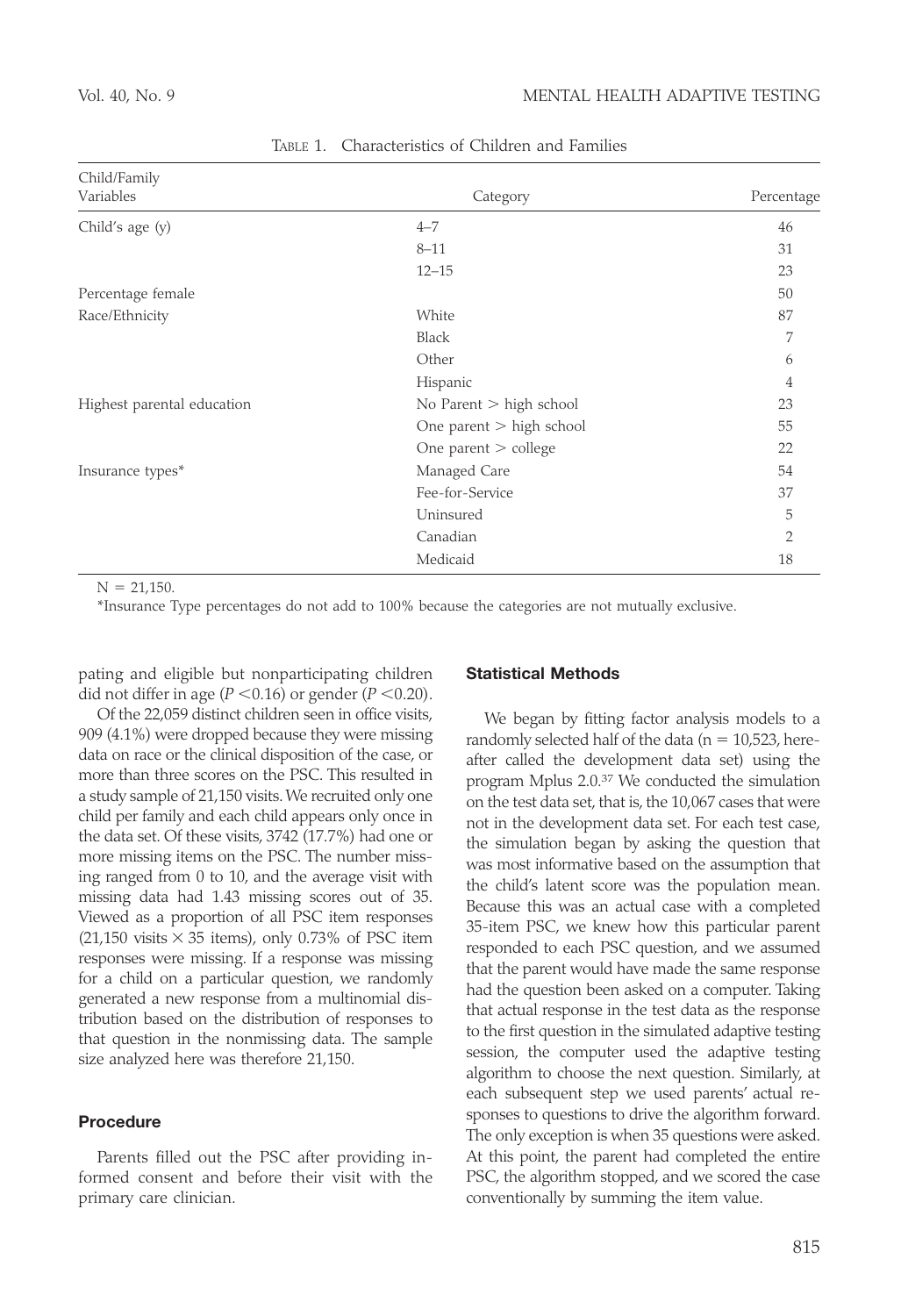# GARDNER ET AL **MEDICAL CARE**

|                                                  | Latent Dimensions ('a' parameters) |        |               |           | Thresholds  |                |
|--------------------------------------------------|------------------------------------|--------|---------------|-----------|-------------|----------------|
| Item                                             | Internalizing                      | School | Externalizing | Attention | $b_{\it 1}$ | b <sub>2</sub> |
| Complains of aches or pains                      | 0.379                              |        |               |           | $-0.648$    | 1.651          |
| Spends more time alone                           | 0.511                              |        |               |           | $-0.029$    | 1.644          |
| Tires easily, little energy                      | 0.461                              |        |               |           | 0.606       | 1.946          |
| Fidgety, unable to sit still                     |                                    |        |               | 0.777     | $-0.214$    | 1.066          |
| Has trouble with a teacher                       |                                    | 0.654  | 0.228         |           | 0.723       | 1.759          |
| Less Interested in school                        |                                    | 0.884  |               |           | 0.550       | 1.618          |
| Acts as if driven by a motor                     |                                    |        |               | 0.713     | 0.354       | 1.391          |
| Daydreams too much                               |                                    | 0.394  |               | 0.392     | 0.440       | 1.688          |
| Distracted easily                                |                                    |        |               | 0.910     | $-0.193$    | 1.095          |
| Is afraid of new situations                      | 0.520                              |        |               |           | $-0.201$    | 1.506          |
| Feels sad, unhappy                               | 0.786                              |        |               |           | $-0.232$    | 1.852          |
| Is irritable, angry                              | 0.523                              |        | 0.308         |           | $-0.559$    | 1.473          |
| Feels hopeless                                   | 0.855                              |        |               |           | 0.864       | 2.091          |
| Has trouble concentrating                        |                                    | 0.335  |               | 0.631     | $-0.047$    | 1.302          |
| Less interest in friends                         | 0.723                              |        |               |           | 0.974       | 2.124          |
| Fights with other children                       |                                    |        | 0.748         |           | $-0.046$    | 1.728          |
| Absent from school                               | 0.531                              |        |               |           | 1.087       | 2.157          |
| School grades dropping                           |                                    | 0.855  |               |           | 0.942       | 1.942          |
| Is down on him or herself                        | 0.671                              | 0.140  |               |           | 0.437       | 1.843          |
| Visits doctor with doctor finding nothing        | 0.336                              |        |               |           | 1.033       | 1.988          |
| wrong                                            |                                    |        |               |           |             |                |
| Has trouble sleeping                             | 0.580                              |        |               |           | 0.506       | 1.767          |
| Worries a lot                                    | 0.667                              |        |               |           | 0.270       | 1.685          |
| Wants to be with you more than before            | 0.571                              |        |               |           | 0.270       | 1.714          |
|                                                  |                                    |        | 0.340         |           | 0.715       | 2.148          |
| Feels he or she is bad                           | 0.471                              |        | 0.433         | 0.360     | 0.655       |                |
| Takes unnecessary risks                          |                                    |        |               |           |             | 1.852          |
| Gets hurt frequently                             |                                    |        | 0.356         | 0.311     | 0.688       | 1.962          |
| Seems to be having less fun                      | 0.820                              |        |               |           | 0.829       | 2.100          |
| Acts younger than children his or her age        |                                    |        |               | 0.748     | 0.703       | 1.742          |
| Does not listen to rules                         |                                    |        | 0.548         | 0.317     | $-0.393$    | 1.321          |
| Does not show feelings                           | 0.293                              |        | 0.340         |           | 0.476       | 1.811          |
| Does not understand other people's               |                                    |        | 0.803         |           | 0.070       | 1.714          |
| feelings<br>Teases others                        |                                    |        | 0.699         |           | $-0.157$    | 1.579          |
| Blames others for his or her troubles            |                                    |        | 0.808         |           | $-0.097$    | 1.405          |
|                                                  |                                    |        | 0.686         |           | 0.581       | 1.994          |
| Takes things that do not belong to him or<br>her |                                    |        |               |           |             |                |
| Refuses to share                                 |                                    |        | 0.644         |           | 0.005       | 1.968          |
|                                                  |                                    |        |               |           |             |                |
| The dimensions are correlated as follows:        |                                    |        |               |           |             |                |
| Externalizing                                    |                                    |        | Attention     |           |             | School         |
| 0.624<br>Internalizing                           |                                    |        | 0.608         |           |             | 0.684          |
| Externalizing                                    |                                    |        | 0.679         |           |             | 0.543          |
| Attention                                        |                                    |        |               |           |             | 0.676          |

TABLE 2. MIRT Latent Dimensions and Item Parameters

From each case, we collected the screening decision based on the 35-item PSC, the decision based on the adaptive PSC, and the number of items that the program asked. We calculated the  $\kappa$ statistic for the agreement between the 35-item

and adaptive PSC, and the sensitivity, specificity, positive predictive value, and negative predictive value of the adaptive PSC, taking the 35-item PSC as the criterion with which the adaptive PSC should agree. We stress that terms like 'sensitivity,'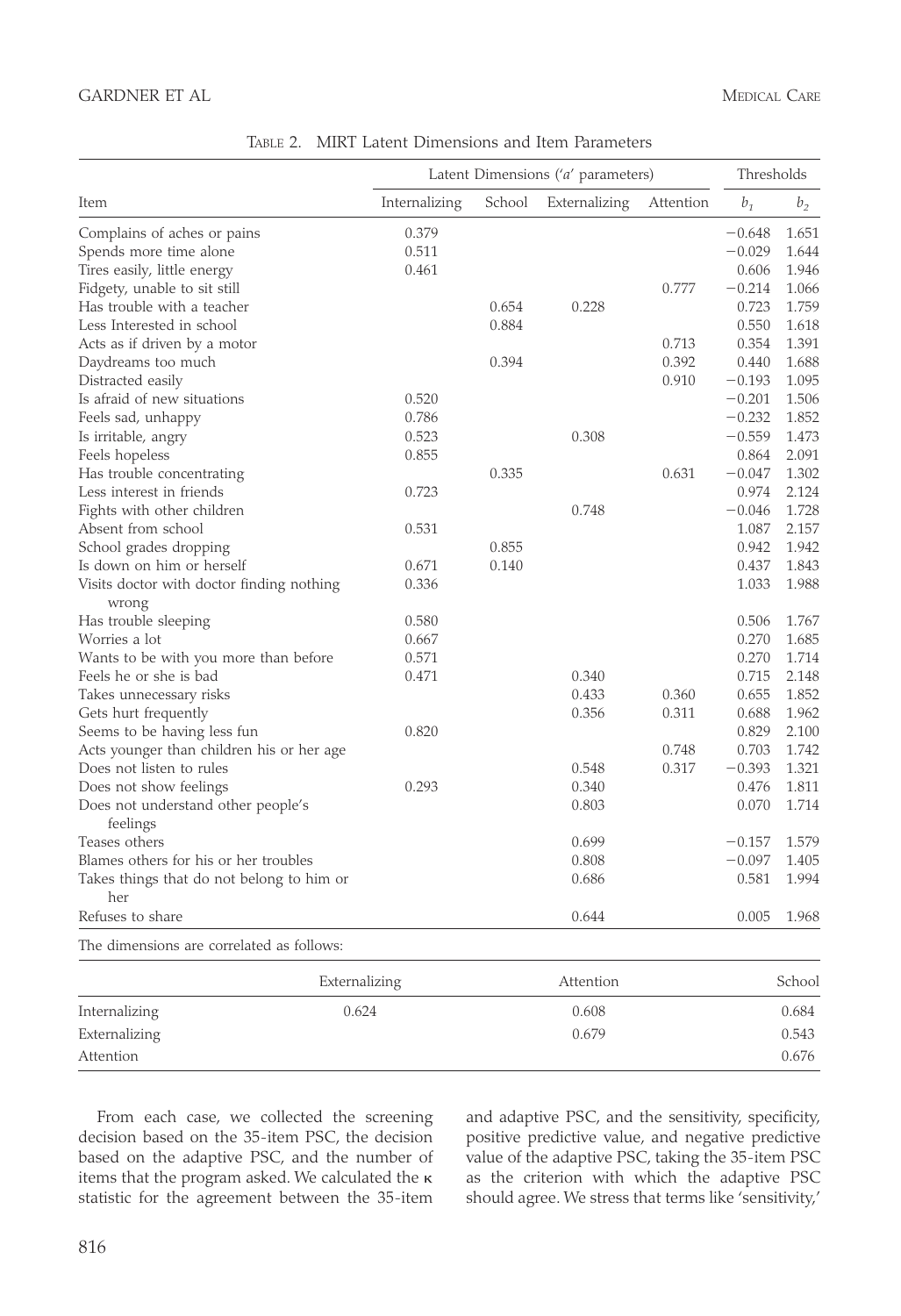as used in this article, do not have their usual implication of validation against a diagnostic gold standard. Instead, these terms refer to the comparison of decisions based on the adaptive PSC to those based on fixed-length PSC scores.

#### **Results**

#### **Factor Analysis**

We found four correlated factors that accounted for covariances among the PSC items: internalizing problems, school problems, externalizing problems, and attention problems (Table 2). This model had a Root Mean Square Error of Approximation (RMSEA, which measures how well the latent variables explain the observed covariances among the items) equal to 0.059. Hu and Bentler<sup>38</sup> recommend RMSEA  $\leq$  0.06 as a criterion for a good structural equation model. McDonald and  $Mok<sup>39</sup>$  recommend RMSEA  $<$  0.05 as a rule of thumb for IRT. The exact cutoff is somewhat arbitrary. What the statistic shows is that the latent psychosocial problem dimensions account for the associations among the PSC items, which is an assumption required by IRT.

We exploited a fundamental equivalence between factor analysis and MIRT to transform the parameters estimated using factor analysis into the parameters of the MIRT (see Appendix). Table 2 lists the PSC items and shows that the items that load on a given dimension have face validity as indicators of that dimension.

### **Simulation Results**

There was high agreement between the adaptive and standard versions of the PSC: Only 1.3% of decisions were discordant ( $\kappa = 0.93$ ; Table 3). The sensitivity of the adaptive PSC (as an indicator of a decision based on the full PSC) was 89.9%, and the specificity was 99.9%. The positive predictive value was 98.9%, and the negative predictive value was 98.6%.

Average number of questions asked was 11.6 (Fig. 1). However, 49.0% of the cases were decided using five or fewer questions, and 75.9% of decisions were made with 17 or fewer questions, which is less than half of the questions on the full PSC. We examined the relationship between the number of questions asked and the rate of discordant decisions to find out whether disagreements were more likely in cases where few questions were asked. There was a higher rate of discordant decisions  $(2.1\% \text{ vs. } 0.5\%, P < 0.001)$  among patients about whom six or fewer questions were asked.

Next, we asked whether the rate of positive screening outcomes was associated with the number of questions asked (Fig. 2). The program asked an average of 9.9 questions in screens that resulted in negative outcomes as compared with 25.3 in positive cases  $(t(10625) = 45.2, P < 0.0001)$ . The program stopped asking questions because it had asked all 35 questions 11% of the time among cases that screened negative and 53% of the time among cases that screened positive  $(P \leq 0.0001)$ .

To provide a reference point to evaluate the accuracy with which the adaptive PSC reproduced the screening decisions of the full PSC, we developed a 12-item short form version of the PSC (12 items made the short form's length similar to the length of the average adaptive PSC administration). Using the development data set, we conducted a stepwise linear regression of the PSC total score. We used the first 12 items selected as a fixed test, and scored the test using the regression equation. Predicted scores  $\geq 28$  were considered positive results on the short-form PSC.

The agreement between screening decisions based on the short-form PSC and the 35-item PSC was smaller than that for the adaptive PSC (Table 3: 5.4% of decisions discordant;  $\kappa = 0.84$ ). The sensitivity of the short-form PSC was 85.9%, and the specificity was 98.2%. The positive predictive value was 70.4% and the negative predictive value was 95.6%.

### **Discussion**

Increased time pressures and patient volumes push primary care clinicians to limit their activities wherever possible and to increase efficiency. At the same time, expectations from professional societies, accountability organizations, and managed care companies encourage screening and case-finding for a variety of problems, such as safety issues, parental depression, violence exposure, and child psychosocial problems, and all areas where clinician recognition is low.40–42 Efforts to improve case-finding in primary care to date have focused on the development of brief tests with a fixed array of items. Although success-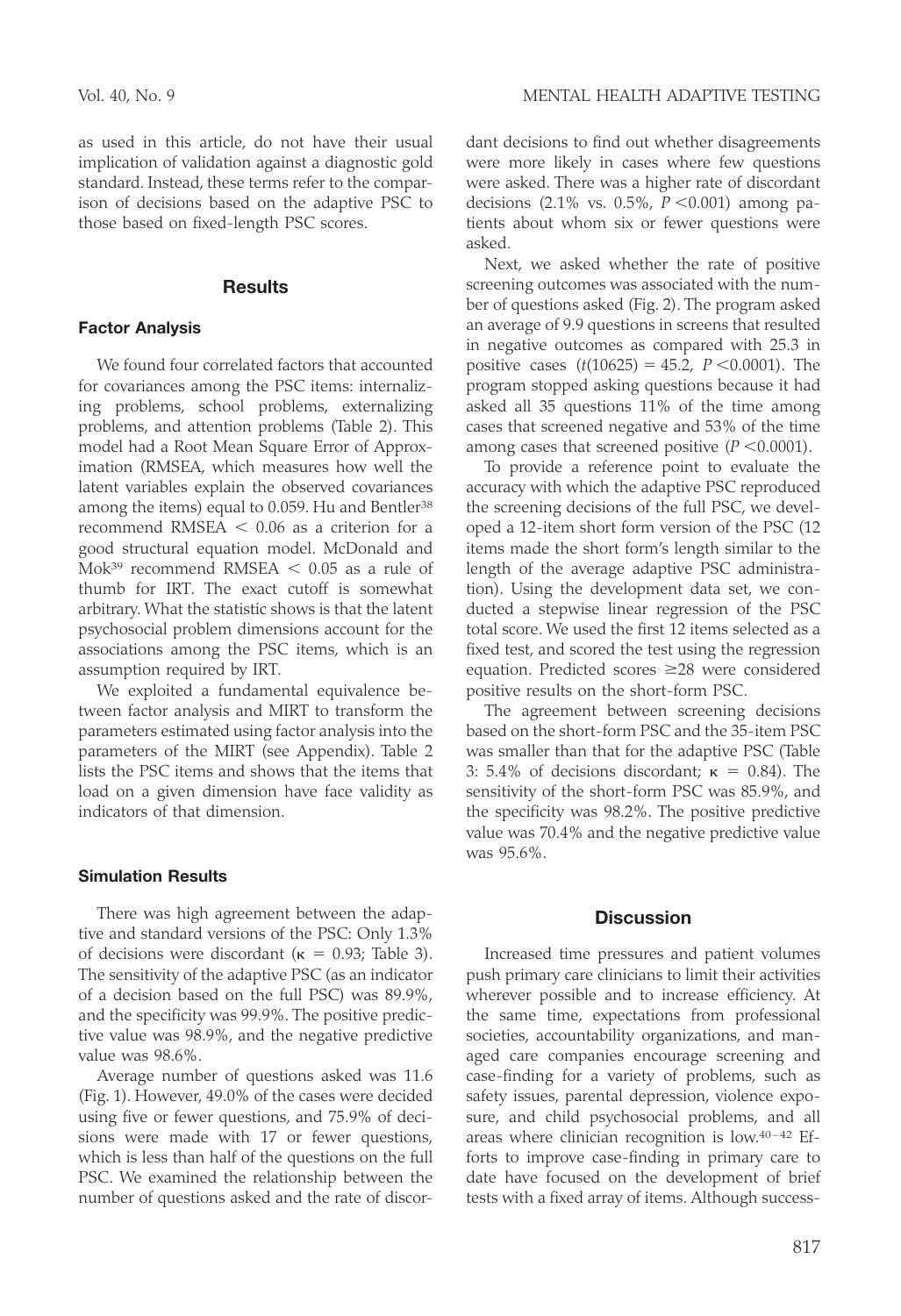|               |          | Full PSC |          |       |
|---------------|----------|----------|----------|-------|
|               |          | Negative | Positive | Total |
| Adaptive      | Negative | 9332     | 130      | 9462  |
| PSC           | Positive | 13       | 1152     | 1165  |
| 12-Item Short | Negative | 9255     | 253      | 9508  |
| Form          | Positive | 90       | 1029     | 1119  |
|               | Total    | 9345     | 1282     | 10627 |

TABLE 3. Multidimensional Adaptive PSC and 12-Item Short Form PSC Versus Full PSC: Proportions of Congruent Treatment Decisions

Based on the test data set.

ful in disease or condition-specific research studies and a few demonstration sites, most clinicians have not adopted these measures, for several reasons. These reasons include the intensive use of office personnel to determine which children to screen, which screens are appropriate for which children, how to score the information, and how to transmit the data to clinicians and the medical record. Our results suggest that adaptive testing can improve the efficiency of child mental health assessments without compromising their accuracy, and that it would be appropriate to conduct field trials to determine whether the technology is practical and cost-effective.

In a factor analysis of the PSC data, we found four clinically meaningful dimensions on which patients varied: internalizing problems, externalizing problems, attention problems, and school problems. We believe that a profile of scores on several dimensions of psychosocial problems may be more useful to clinicians than a single overall

score, and as such is an important advantage of the multidimensional approach.

We found few disagreements between the screening decisions made by the adaptive PSC and the standard PSC. The agreement was higher than a comparable short-form version of the PSC that used a fixed set of items. The adaptive PSC made these decisions using fewer than 12 questions, on average, that is, approximately one-third of the questions on the full PSC. This suggests that clinicians who used the full PSC as a screen would be asking many questions that were unnecessary for the screening decision. However, there may be useful symptom information in the omitted questions of the full PSC.

The results also suggested that 12 questions would be an appropriate number of items for only a small subset of patients. The adaptive PSC decided a majority of the cases using only a few questions. The approximately 50% of cases that were decided using five or fewer questions were



FIG. 1. Number of questions asked by the adaptive PSC.



FIG. 2. Percentage of positive screening decisions as a function of questions asked.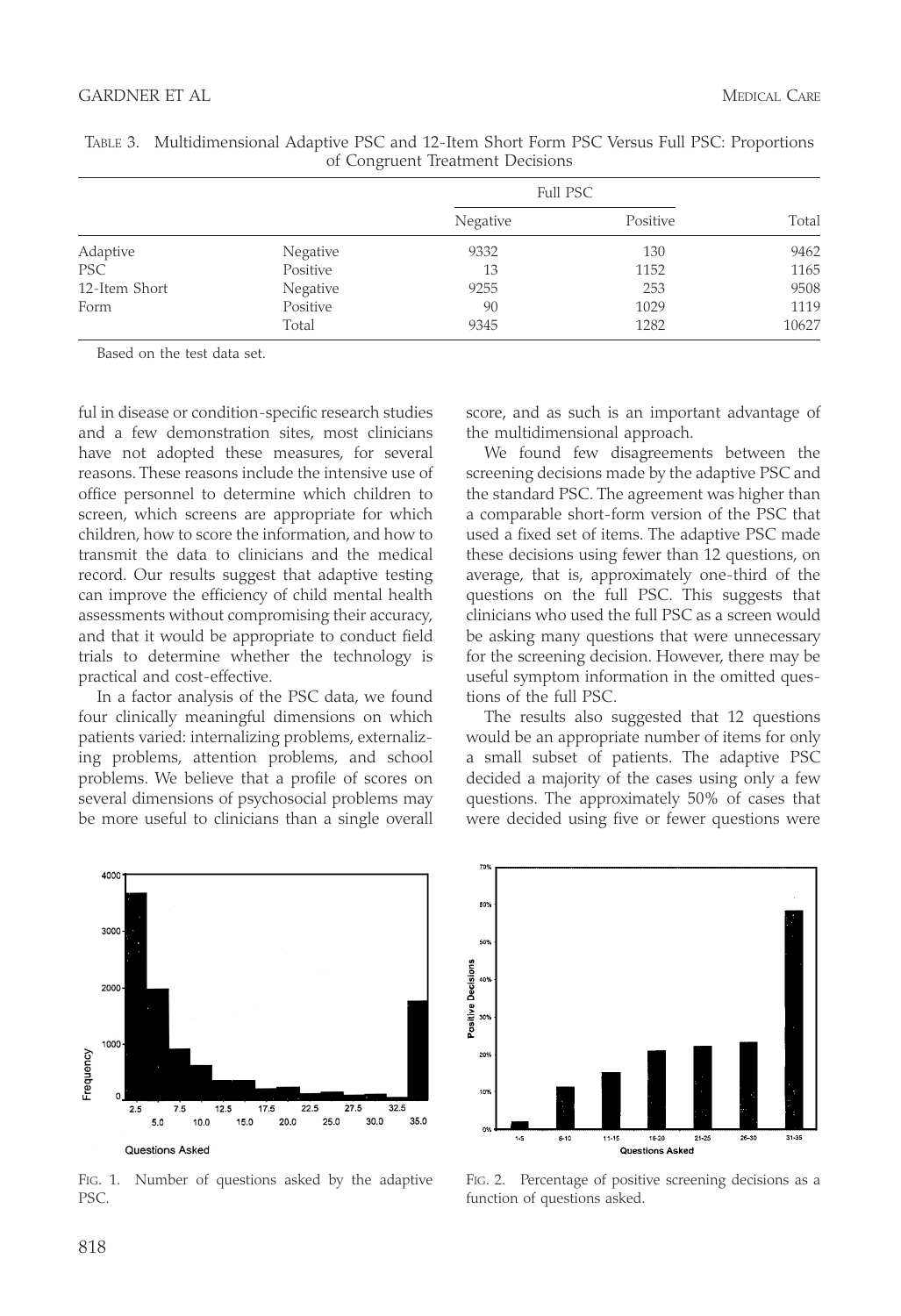almost invariably cases who screened negative on the adaptive PSC and would also have screened negative on the full PSC. The adaptive test stopped asking questions as soon as the patient's responses made it clear that further questions were either unnecessary, because the patient did not have the problem, or pointless, because the patient denied that there was a problem. The adaptive PSC asked many more questions about positive cases, more than twice as many than the fixed-length comparison short-form asked. Indeed, for more than half of the children who screened positive, the adaptive PSC used all 35 questions. For these children, the adaptive PSC would have provided a clinician with all the itemlevel data that the full PSC would have provided. This is an attractive outcome, because the parents' answers provide the clinician with information about symptoms that can be discussed with parents and can guide the clinician in further evaluations to establish a diagnosis. Thus, an adaptive test is efficient in two senses. First, it is briefer, on average, than the fixed-length test that it replaces, without significant loss of accuracy. Second, it budgets the office time spent on screening for mental health problems, allocating it primarily to the patients who are most likely to have disorders. A fixed-length test allocates too many questions to most of the population, about whom there is little concern, and too few to the impaired population. Getting data about the latter is, after all, the purpose of screening.

### **Limitations**

As noted, we have not compared the adaptive PSC with a diagnostic gold standard. In addition, our study involved only a simulation of adaptive testing based on the assumption that parents would respond to questions presented adaptively similarly to the way they responded on the paper PSC. This assumption could be wrong if there are large effects for either computer versus paper administration or if the order of presentation of the questions influences parental response.

However, even if computerized adaptive testing has little effect on patient responses, we would have obtained lower values of agreement between the adaptive PSC and the full PSC using a design in which an actual adaptive test was used to predict a score obtained in a later administration of the full test. If the same parent completed an adaptive PSC and later completed a full PSC, then the agreement between them would have been lower because of both the (possible) effects of adaptive versus fixeditem test procedure, and because of test-retest unreliability. We did not adopt this design for two reasons. First, it would not have been possible to gather a test-retest data set of this size. More importantly, by eliminating the effect of unreliability, we were able to focus our study on the differences that are caused by adaptive procedure itself.

## **Conclusions**

This is, to our knowledge, the first use of multidimensional item response theory and adaptive testing in a medical context. We believe that adaptive testing has important applications in specialty mental health care, and health care generally.17,19 In primary care settings, however, where office visits are brief and there are many areas in which it would be of value to screen, the efficiency of adaptive testing may be particularly advantageous. In addition to improving the quality of diagnostic data obtained, the time saved by using this approach can be used to screen for other types of problems that can affect the family's health. For example, physicians could screen children's parents for depressive symptoms, which are both under-recognized and a significant factor in the psychosocial problems in children and adolescents.43,44 The simulation conducted here suggests that using an adaptive test would free time for such purposes with only a minimal loss of accuracy relative to using the full test.

What do we still need to know to decide about whether to screen adaptively for child mental health problems in the primary care setting? In general, screening is justified when several criteria are met.42 First, the condition must be common, chronic, or costly; and there is broad consensus that child mental health problems are all three in primary care.4,5,7,9,10,45 Second, we need an accurate screen. Our simulation suggests that presenting a fixed-item symptom inventory adaptively loses little or no accuracy and improves efficiency. Third, screening must be feasible in the primary care setting. We have already demonstrated that administering the full-length PSC in this setting is feasible12 and that the adaptive version would be shorter. However, we still must assess a host of practical issues that may prove to be barriers to implementing computerized testing in primary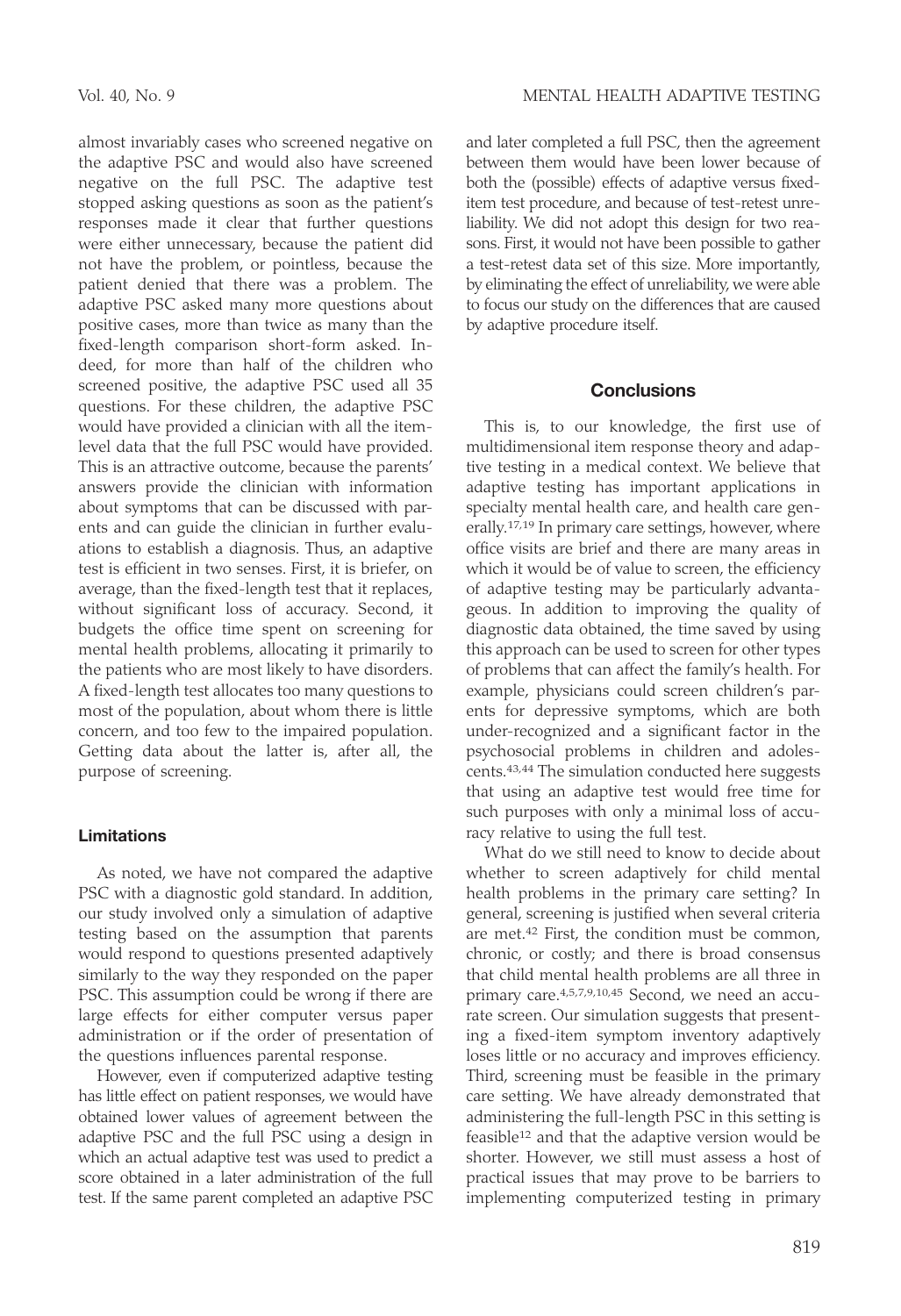care. For example, is adaptive screening acceptable to parents and clinicians? What are the total costs of implementing it in primary care practices? Can we adequately protect the security of patient data? Is the technology dependable? Can clinicians be induced to change existing practice patterns? Fourth, there must be effective treatments for the disorders, and there are for many childhood mental health problems.<sup>46</sup> Finally, the treatments must either be deliverable in the primary care setting, or patients must be successfully referred to specialty care from that setting. We believe that it is (unfortunately) still an open question whether it is feasible to deliver effective mental health care to children in primary care offices, and there are widely-recognized problems in the referral of patients from primary care to specialists.47,48

In conclusion, adaptive testing appears to be a more efficient and accurate way to screen for child mental health problems in primary care than using a fixed-item short-form screen. As such, it may help us meet a necessary (but not sufficient) criterion for screening for childhood mental health problems in primary care. Adaptive testing may also be useful in other domains of mental health clinical or research assessment, particularly where time or respondent burden must be minimized.

# **Acknowledgments**

The authors thank the Pediatric Research in Office Settings (PROS) network of the American Academy of Pediatrics (Elk Grove Village, IL), the Ambulatory Sentinel Practice Network (ASPN; Denver, CO), the Wisconsin Research Network (WreN; Madison, WI), and the Minnesota Academy of Family Research Physicians Network (MAFPRN; St. Paul, MN). The authors also thank Frances Glascoe, Michael Jellinek, Katherine Shear, and John Campo for comments and suggestions.

#### **References**

1. **Weiss DJ.** Adaptive testing by computer. J Consul Clil Psychol 1985;53:774–789.

2. **Ware JE, Bjorner JB, Kosinski M.** Practical implications of item response theory and computerized adaptive testing: A brief summary of ongoing studies of widely used headache impact scales. Med Care 2000;38(Suppl 9):73–82.

3. **Wainer H.** Computerized Adaptive Testing: A primer. 2nd ed. Hillsdale, NJ: Erlbaum Associates; 2000.

4. **Costello EJ, Costello AJ, Edelbrock C, et al.** Psychiatric disorders in pediatric primary care: prevalence and risk factors. Arch Gen Psychiatry 1988;45:1107–1116.

5. **Goldberg I, Roghmann K, McInerny T, et al.** Mental health problems among children seen in pediatric practice: Prevalence and Management. Pediatrics 1984;73:278–293.

6. **Starfield BH, Gross E, Wood M, et al.** Psychosocial and psychosomatic diagnoses in primary care of children. Pediatrics 1980;66:159–167.

7. **Burns B, Costello E, Angold A, et al.** Children's mental health service use across service sectors. Health Aff 1995;14:147–159.

8. **Burns B, Costello E, Erkanli A, et al.** Insurance coverage and mental health service use by adolescents with serious emotional disturbance. J Child Fam Stud 1997;6:89-111.

9. **Costello EJ.** Primary care pediatrics and child psychopathology: a review of diagnosis, treatment, and referral practices. Pediatrics 1986;78:1044–1051.

10. **Costello EJ, Edelbrock C, Costello AJ, et al.** Psychopathology in pediatric primary care: The new hidden morbidity. Pediatrics 1988;82:415–424.

11. **Lloyd J, Jellinek MS, Little M, et al.** Screening for psychosocial dysfunction in pediatric inpatients. Clin Pediatr 1995;34:18–24.

12. **Jellinek MS, Murphy JM, Little M, et al.** Use of the Pediatric Symptom Checklist to screen for psychosocial problems in pediatric primary care: A national feasibility study. Arch Pediatr Adolesc Med 1999;153:254–260.

13. **Leon AC, Kelsey JE, Pleil A, et al.** An evaluation of a computer assisted telephone interview for screening for mental disorders among primary care patients. J Nerv Ment Dis 1999;187:308–311.

14. **Patton GC, Coffey C, Posterino M, et al.** A computerized screening instrument for adolescent depression: population-based validation and application to a two-phase case-control study. Soc Psychiatry Psychiatr Epidemiol 1999;34:166–172.

15. **Gardner W, Murphy M, Childs G, et al.** The PSC-17: A brief Pediatric Symptom Checklist including psychosocial problem subscales. A report from PROS and ASPN. Ambulatory Child Health 1999;5:225–236.

16. **Crocker L, Algina J.** Introduction to classical and modern test theory. New York, NY: Holt, Rinehart, & Winston; 1986.

17. **McHorney CA.** Generic health measurement: Past accomplishments and a measurement paradigm for the 21st century. Ann Intern Med 1997;127(Suppl 8):743–750.

18. **Embretson SE, Reise SP.** Item Response Theory for psychologists. Mahwah, NJ: Lawrence Erlbaum; 2000.

19. **Hays RD, Morales LS, and Reise, SP.** Item Response Theory and health outcomes measurement in the21st century. Med Care 2000;38(Suppl 9):II-28–II-42.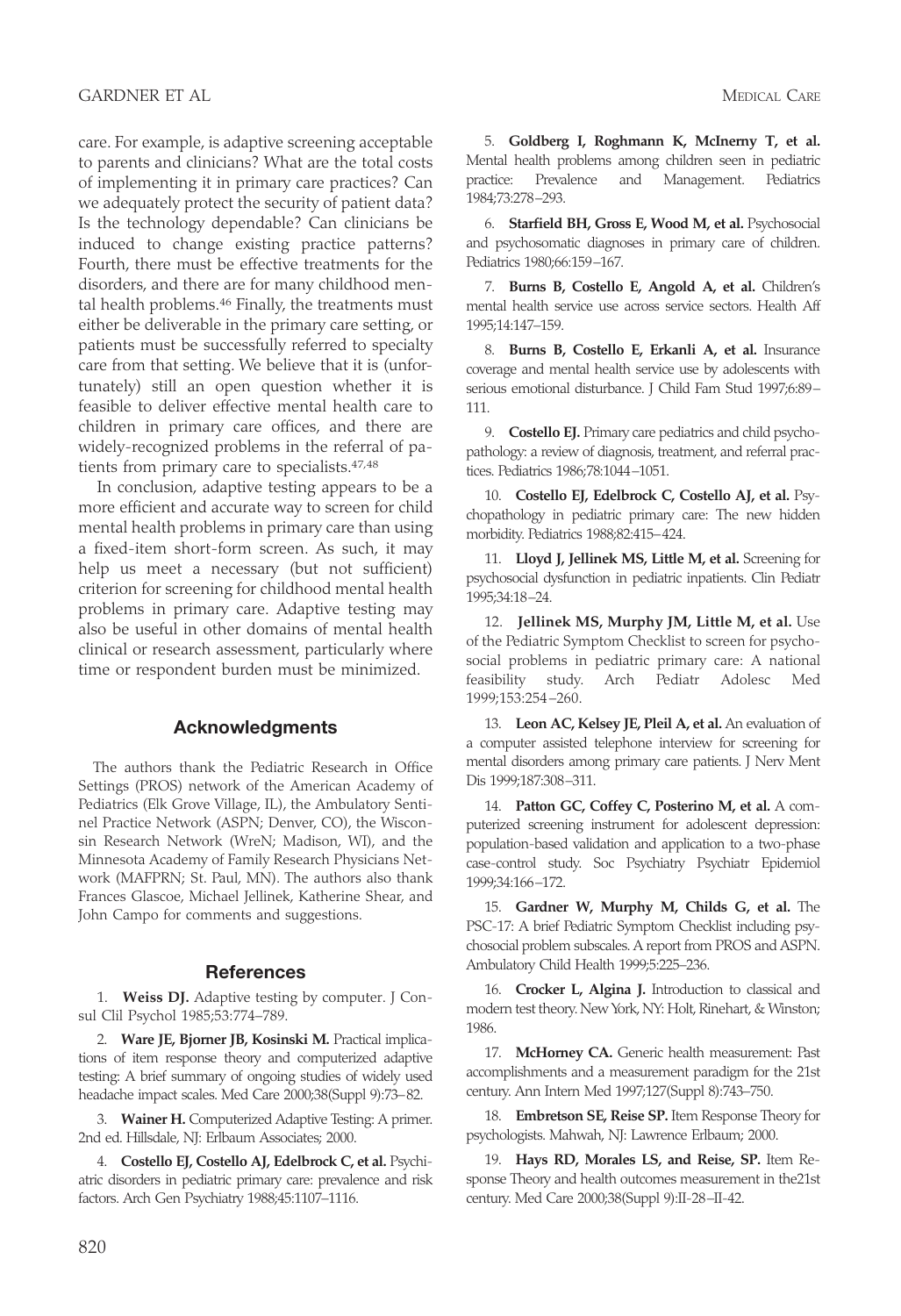20. **Dodd BG, De Ayala RJ, Koch WR.** Computerized Adaptive Testing with polytomous items. Appl Psychol Meas 1995;19:5–22.

21. **Bock RD, Aitkin M.** Marginal maxium likelihood estimation of item parameters: Application of an EM algorithm. Psychometrika 1981;46:443–459.

22. **Bock DR, Gibbons R, Muraki E.** Full-information item factor analysis. Appl Psychol Meas 1988;12:261–280.

23. **Muraki E, Carlson JE.** Full-information factor analysis for polytomous item responses. Applied Psychological Measurement 1995;19:73–90.

24. **Reckase MD.** The past and future of multidimensional item response theory. Appl Psychol Meas 1997;21:25– 36.

25. **Achenbach TM.** The classification of children's psychiatric symptoms: A factor-analytic study. Psychol Monogr Vol 80; 1966:1–37.

26. **Krueger RF.** The structure of common mental disorders. Arch Gen Psychiatry 1999;56:921–926.

27. **Parkin A.** Computers in clinical practice: applying experience from child psychiatry. BMJ 2000;321:615–618.

28. **Mead AD, Drasgow F.** Equivalence of computerized and paper-and-pencil cognitive ability tests: A metaanalysis. Psychol Bull 1993;114:449–458.

29. **Millstein SG, Irwin CE.** Acceptability of computeracquired sexual histories in adolescent girls. J Pediatr 1983;103:815–819.

30. **Murphy M, Reede J, Jellinek MS, et al.** Screening for psychosocial dysfunction in inner-city children: Further validation of the pediatric symptom checklist.J Am Acad Child Adolesc Psychiatry 1992;31:1105–1111.

31. **Murphy MJ, Arnett HL, Bishop SJ, et al.** Screening for psychosocial dysfunction using the Pediatric Symptom Checklist. Clin Pediatr 1992;31:660–667.

32. **Jellinek M, Little M, Murphy J, et al.** The Pediatric Symptom Checklist: Support for a role in a managed care environment. Arch Ped Adolesc Med 1995;149:740–746.

33. **Jellinek MS, Murphy JM, Robinson J, et al.** Pediatric symptom checklist: screening school-age children for psychosocial dysfunction. J Pediatr 1988;112:201–209.

34. **Jellinek MS, Murphy JM, Burns B.** Brief psychosocial screening in outpatient pediatric practice. J Pediatr 1986;109:371–378.

35. **Kelleher KJ, Childs GE, Wasserman RC, et al.** Insurance status and recognition of psychosocial problems: A report from PROS and ASPN. Arch Pediatr Adolesc Med 1997;151:1109–1115.

36. **Gardner W, Kelleher K, Wasserman R, et al.** Primary care treatment of pediatric psychosocial problems: A study from PROS and ASPN. Pediatrics 2000;106:44. Electronic Pages: www.pediatrics.org/cgi/content/full/106/104/ e144.

37. **Muthen LK, Muthen BO.** Mplus user's guide. Los Angeles, CA: Muthen & Muthen; 1998.

38. **Hu LT, Bentler PM.** Cutoff criteria for fit indices in covariance structure analysis: Conventional criteria versus new alternatives. Structural Equation Modeling 1999;6:1–55.

39. **McDonald RP, Mok, MM-C.** Goodness of fit in item response models. Multivariate Behav Res 1995;30:23–40.

40. **Green M.** Child health supervision: Bright futures. Arlington, VA: National Center for Education and Maternal and Child Health; 1995.

41. **Kemper KJ, Kelleher KJ.** Rationale for family psychosocial screening. Ambulatory Child Health 1996;1:311– 324.

42. **U.S. Preventive Services Task Force.** Guide to clinical preventive services. 2nd ed. Washington, DC: US Department of Health and Human Services; 1995.

43. **Graham CA, and Easterbrooks MA.** School-aged children's vulnerability to depressive symptomatology: the role of attachment security, maternal depressive symptomatology, and economic risk. Dev Psychopathology 2000;12:201–213.

44. **Heneghan AM, Silver EJ, Bauman LJ, et al.** Do pediatricians recognize mothers with depressive symptoms? Pediatrics 2000;106:1367–1373.

45. **Kelleher KJ, McInerny TK, Gardner W, et al.** Increasing identification of psychosocial problems: 1979–1996. Pediatrics 2000;105:1313–1321.

46. **Cassidy LJ, Jellinek MS.** Approaches to recognition and management of childhood psychiatric disorders in pediatric primary care. Pediatr Clin North Am 1998;45:1037–1052.

47. **Forrest C, Glade G, Baker A, et al.** The pediatric primary-specialty care interface: how pediatricians refer children and adolescents to specialty care. Arch Pediatr Adolesc Med 1999;153:705–714.

48. **Starfield B.** Primary care: Balancing health needs, services, and technology. 2nd ed. Oxford: Oxford University Press; 1998.

49. **McDonald RP.** The dimensionality of tests and items. Br J Math Stat Psychol 1981;34:100–117.

50. **Takane Y, de Leeuw J.** On the relationship between item response theory and factor analysis of discretized variables. Psychometrika 1987;52:393–408.

51. **Muthen BO.** A general structural equation model with dichotomous, ordered categorical, and continuous latent variable indicators. Psychometrika 1984;49:115–132.

52. **Bock RD, Mislevy RJ.** Adaptive EAP estimation of ability in a microcomputer environment. Appl Psychol Meas 1982;6:431–444.

53. **Muraki E, Engelhard G.** Full-information item factor analysis: Applications of EAP scores. Appl Psychol Meas 1985;9:417–430.

54. **Segall DO.** Multidimensional adaptive testing. Psychometrika 1996;61:331–354.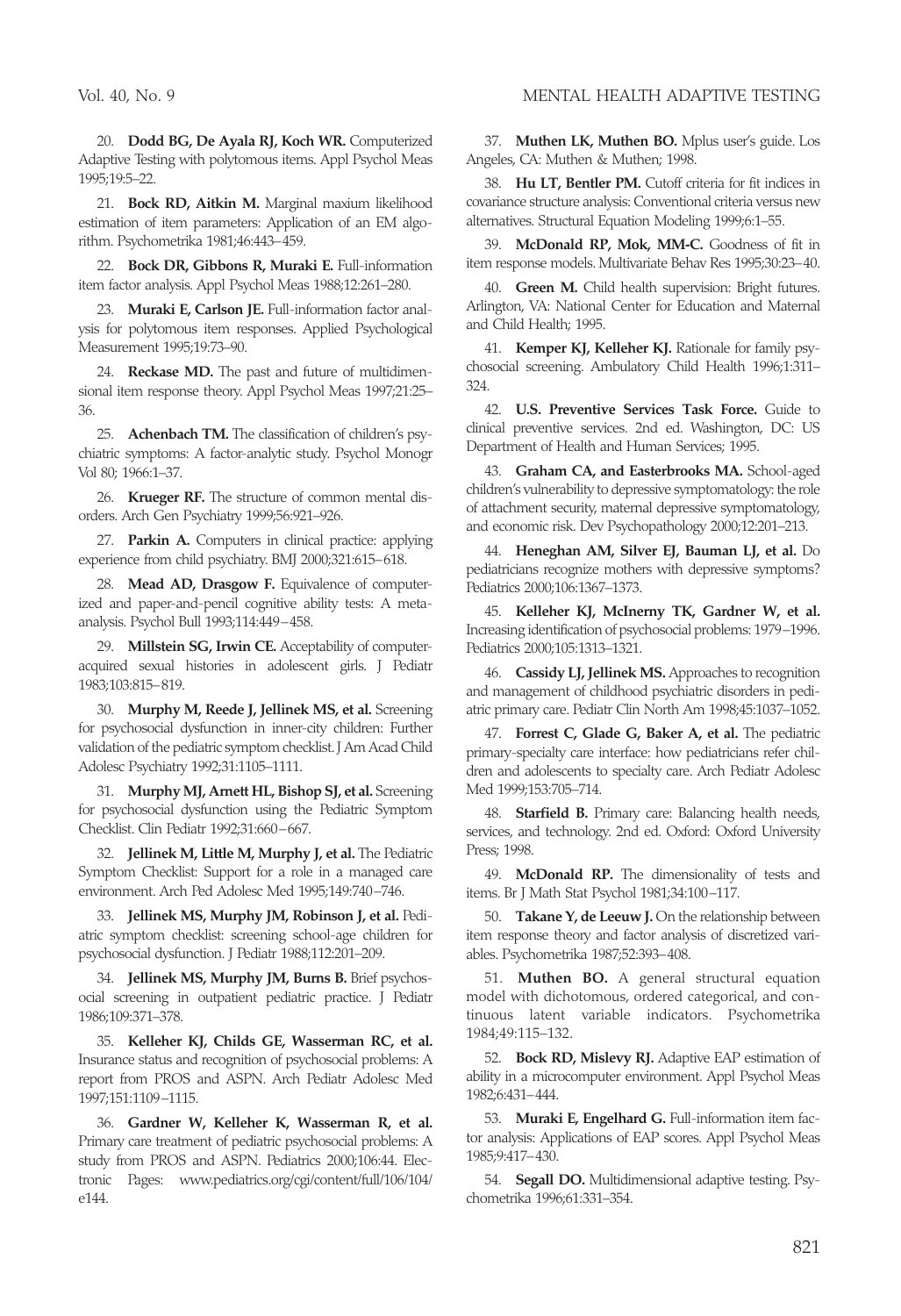#### **Appendix: Estimating the Multidimensional IRT (MIRT) Model**

In our MIRT model for the PSC, the probability that a respondent *i* (that is, a parent reporting on a child symptom) answering question *j* will answer with category *k* or higher is dependent on four latent scores characterizing the child's psychosocial problem status ( $\theta_{i1}$  to  $\theta_{i4}$ ):

$$
P(Y_{ij} \ge k | \boldsymbol{\theta}_i)
$$
  
= 
$$
\left[ 1 + \exp\left( -1.7 \sum_{q=1}^4 a_{jq} (\boldsymbol{\theta}_{iq} - b_{jk}) \right) \right]^{-1}, \quad (1)
$$

where  $k = 0$ , 1, or 2 for "never," "sometimes," or "often." Each dimension of latent psychosocial problem status is scaled to have mean 0 and SD 1, with a high score representing a higher level of problems. The parameter  $b_{ik}$  is the item location parameter, which characterizes the severity of psychosocial problems tapped by the *j*th question. There are two  $b_{jk}$  parameters, for  $k = 1$  or 2, for each item. They define thresholds for answering "sometimes or often"—that is,  $P(Y_j \geq 1 | \boldsymbol{\theta}_i)$ —and "often"—that is,  $P(Y_j \geq 2 | \boldsymbol{\theta}_i)$ —on the *j*th item. We need only two parameters for a three-category rating scale because  $P(Y_j \geq 0 | \boldsymbol{\theta}_i) = 1$ . The parameter  $a_{jq}$  is the slope, affecting the rate at which deviations of  $\theta_{ia}$ from  $b_{ik}$  change the response probabilities.

There is an equivalence between factor analysis models for categorical data and IRT models that allows one to use factor analytic techniques to estimate the parameters of multidimensional IRT models.49,50 We estimated the MIRT model by factor analyzing the categorical data.51 In the factor analysis model, we postulate that the observed categorical response  $Y_{ij} \geq k$  reflects that state of an unobserved, normally distributed continuous variable  $Y_{ii}^*$ , which in turn depends on a small set of latent variables (the  $\theta$ s),

$$
\gamma_{ij}^* = \frac{\sum_{q=1}^4 \lambda_{jq} \theta_{iq} - \tau_{jk}}{\sum_{q=1}^4 \sum_{r=1}^4 \lambda_{jq} \lambda_{jr} \phi_{qr}}.
$$
\n(2)

In this model, the  $\lambda_{ia}$ s are factor loadings,  $\tau_{ik}$  is the threshold that must be exceeded if  $Y_{ii} \ge k$ , and  $\phi_{ar}$ 

is the covariance between  $\theta_q$  and  $\theta_{r}$ , with  $\phi_{qq} = 1$ . The denominator of (2) makes the distribution of  $Y_{ii}^*$  standard normal. Then we can obtain the MIRT parameters (1) by transforming the estimated factor analytic parameters (2) as follows:

$$
\hat{a}_{jq} = \hat{\lambda}_{jq} \bigg/ \bigg( 1.7 \sum_{q=1}^4 \sum_{r=1}^4 \hat{\lambda}_{jq} \hat{\lambda}_{jr} \hat{\Phi}_{qr} \bigg), \tag{3}
$$

and

$$
\hat{b}_{jk} = \frac{\hat{\tau}_{jk}}{\sum_{q=1}^{4} \hat{\lambda}_{jq}}.
$$
\n(4)

#### **Multidimensional Adaptive Testing**

To implement a multidimensional adaptive testing algorithm, we need (a) a method for estimating the vector of latent traits for the respondent and their covariance matrix, conditional on the questions already asked. In addition, we need (b) a rule for deciding whether to stop asking questions based on those estimates, and (c) a method for choosing the next question to ask, supposing that we have decided not to stop. We used the Bayesian expected a posteriori estimates of the latent trait vector52,53, numerically integrating the equation

$$
\hat{\boldsymbol{\theta}}_i^{(m)} = \int \boldsymbol{\theta} \frac{L(Y_i^{(m)} | \boldsymbol{\theta}) f(\boldsymbol{\theta})}{\int L(Y_i^{(m)} | \boldsymbol{\theta}) f(\boldsymbol{\theta}) d\boldsymbol{\theta}} d\boldsymbol{\theta},
$$
\n(5)

where  $Y_i^{(m)}$  is the set of responses available on respondent *i* after the *m* questions have been asked,  $L(Y_i^{(m)}|\boldsymbol{\theta})$  is the likelihood of those *m* responses given  $\theta$ , and  $f(\theta)$  is the multivariate normal probability of  $\theta$  with  $E(\theta) = 0$  and  $Var(\theta) = \Phi$ . Similarly, we used the Bayesian estimate of the covariance matrix of the posterior distribution of  $\hat{\boldsymbol{\theta}}_i^{(m)}$ ,  $\hat{\mathbf{W}}^{(m)}$ .<sup>54</sup>

We made the decision about whether to stop asking questions based on whether the child revealed a high level of psychosocial problems, as evidenced by a score on a higher-order factor estimated from  $\hat{\boldsymbol{\theta}}_i^{(m)}$ . We denote this higher-order